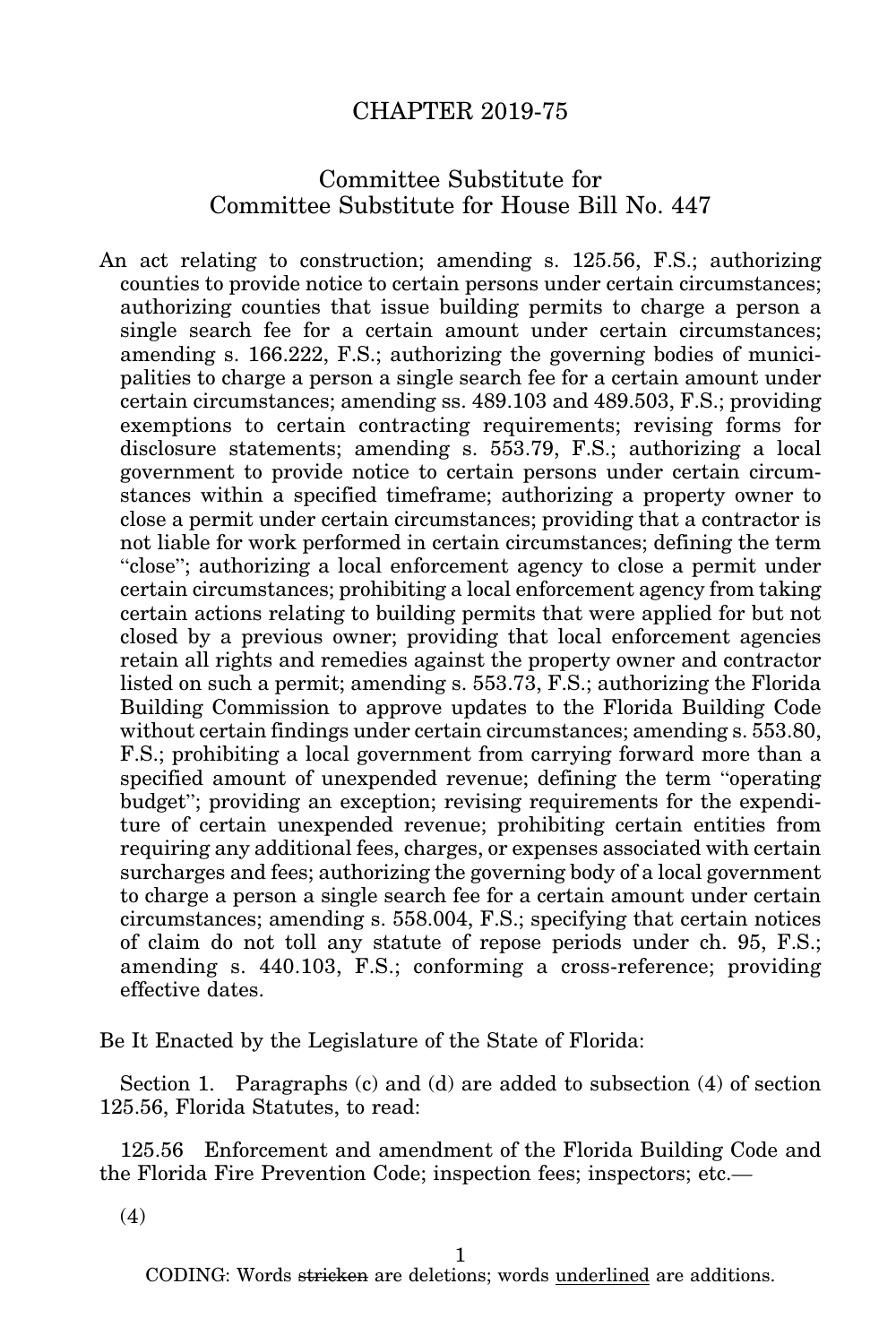(c) A county that issues building permits may send a written notice of expiration, by e-mail or United States Postal Service, to the owner of the property and the contractor listed on the permit, no less than 30 days before a building permit is set to expire. The written notice must identify the permit that is set to expire and the date the permit will expire.

(d) A county that issues building permits may charge a person only one search fee, in an amount commensurate with the research and time costs incurred by the county, for identifying building permits for each unit or subunit assigned by the county to a particular tax parcel identification number.

Section 2. Section 166.222, Florida Statutes, is amended to read:

166.222 Building code inspection fees.—

(1) The governing body of a municipality may provide a schedule of reasonable inspection fees in order to defer the costs of inspection and enforcement of the provisions of its building code.

(2) The governing body of a municipality that issues building permits may charge a person only one search fee, in an amount commensurate with the research and time costs incurred by the governing body, for identifying building permits for each unit or subunit assigned by the governing body to a particular tax parcel identification number.

Section 3. Paragraphs (a) and (c) of subsection (7) of section 489.103, Florida Statutes, are amended to read:

489.103 Exemptions.—This part does not apply to:

(7)(a) Owners of property when acting as their own contractor and providing direct, onsite supervision themselves of all work not performed by licensed contractors:

1. When building or improving farm outbuildings or one-family or twofamily residences on such property for the occupancy or use of such owners and not offered for sale or lease, or building or improving commercial buildings, at a cost not to exceed \$75,000, on such property for the occupancy or use of such owners and not offered for sale or lease. In an action brought under this part, proof of the sale or lease, or offering for sale or lease, of any such structure by the owner-builder within 1 year after completion of same creates a presumption that the construction was undertaken for purposes of sale or lease.

2. When repairing or replacing wood shakes or asphalt or fiberglass shingles on one-family, two-family, or three-family residences for the occupancy or use of such owner or tenant of the owner and not offered for sale within 1 year after completion of the work and when the property has been damaged by natural causes from an event recognized as an emergency situation designated by executive order issued by the Governor declaring the

2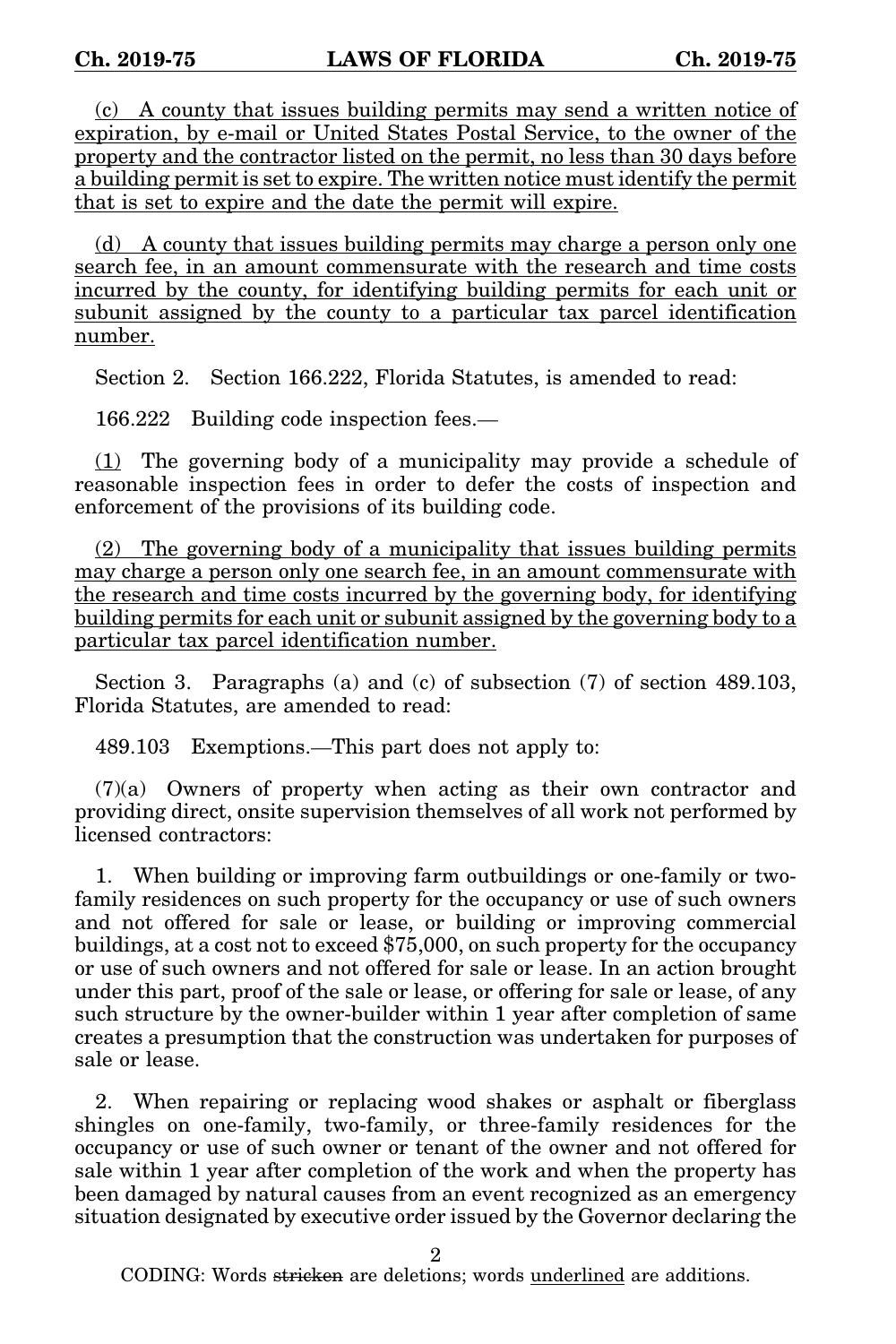existence of a state of emergency as a result and consequence of a serious threat posed to the public health, safety, and property in this state.

3. When installing, uninstalling, or replacing solar panels on one-family, two-family, or three-family residences, and the local permitting agency's county or municipal government is participating in a "United States Department of Energy SunShot Initiative: Rooftop Solar Challenge" grant. However, an owner must utilize a licensed electrical contractor to effectuate the wiring of the solar panels, including any interconnection to the customer's residential electrical wiring. The limitations of this exemption shall be expressly stated in the building permit approved and issued by the permitting agency for such project.

4. When completing the requirements of a building permit, where the contractor listed on the permit substantially completed the project as determined by the local permitting agency, for a one-family or two-family residence, townhome, or an accessory structure of a one-family or two-family residence or townhome or an individual residential condominium unit or cooperative unit. Prior to qualifying for the exemption, the owner must receive approval from the local permitting agency, and the local permitting agency must determine that the contractor listed on the permit substantially completed the project. An owner who qualifies for the exemption under this subparagraph is not required to occupy the dwelling or unit for at least 1 year after the completion of the project.

(c) To qualify for exemption under this subsection, an owner must personally appear and sign the building permit application and must satisfy local permitting agency requirements, if any, proving that the owner has a complete understanding of the owner's obligations under the law as specified in the disclosure statement in this section. However, for purposes of implementing a "United States Department of Energy SunShot Initiative: Rooftop Solar Challenge" grant and the participation of county and municipal governments, including local permitting agencies under the jurisdiction of such county and municipal governments, an owner's notarized signature or personal appearance to sign the permit application is not required for a solar project, as described in subparagraph (a)3., if the building permit application is submitted electronically to the permitting agency and the owner certifies the application and disclosure statement using the permitting agency's electronic confirmation system. If any person violates the requirements of this subsection, the local permitting agency shall withhold final approval, revoke the permit, or pursue any action or remedy for unlicensed activity against the owner and any person performing work that requires licensure under the permit issued. The local permitting agency shall provide the person with a disclosure statement in substantially the following form:

3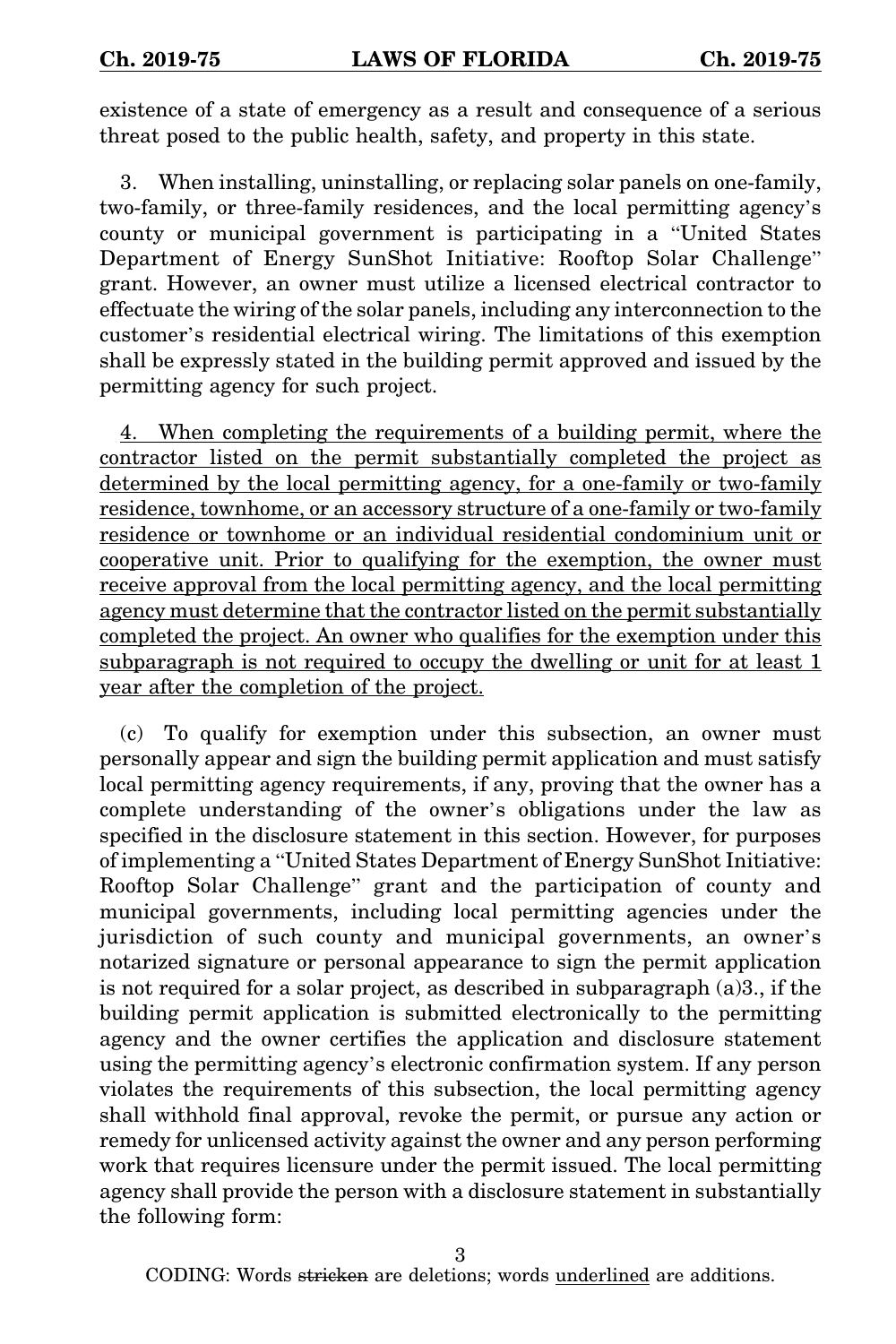## DISCLOSURE STATEMENT

1. I understand that state law requires construction to be done by a licensed contractor and have applied for an owner-builder permit under an exemption from the law. The exemption specifies that I, as the owner of the property listed, may act as my own contractor with certain restrictions even though I do not have a license.

2. I understand that building permits are not required to be signed by a property owner unless he or she is responsible for the construction and is not hiring a licensed contractor to assume responsibility.

3. I understand that, as an owner-builder, I am the responsible party of record on a permit. I understand that I may protect myself from potential financial risk by hiring a licensed contractor and having the permit filed in his or her name instead of my own name. I also understand that a contractor is required by law to be licensed in Florida and to list his or her license numbers on permits and contracts.

4. I understand that I may build or improve a one-family or two-family residence or a farm outbuilding. I may also build or improve a commercial building if the costs do not exceed \$75,000. The building or residence must be for my own use or occupancy. It may not be built or substantially improved for sale or lease, unless I am completing the requirements of a building permit where the contractor listed on the permit substantially completed the project. If a building or residence that I have built or substantially improved myself is sold or leased within 1 year after the construction is complete, the law will presume that I built or substantially improved it for sale or lease, which violates the exemption.

5. I understand that, as the owner-builder, I must provide direct, onsite supervision of the construction.

6. I understand that I may not hire an unlicensed person to act as my contractor or to supervise persons working on my building or residence. It is my responsibility to ensure that the persons whom I employ have the licenses required by law and by county or municipal ordinance.

7. I understand that it is a frequent practice of unlicensed persons to have the property owner obtain an owner-builder permit that erroneously implies that the property owner is providing his or her own labor and materials. I, as an owner-builder, may be held liable and subjected to serious financial risk for any injuries sustained by an unlicensed person or his or her employees while working on my property. My homeowner's insurance may not provide coverage for those injuries. I am willfully acting as an owner-builder and am aware of the limits of my insurance coverage for injuries to workers on my property.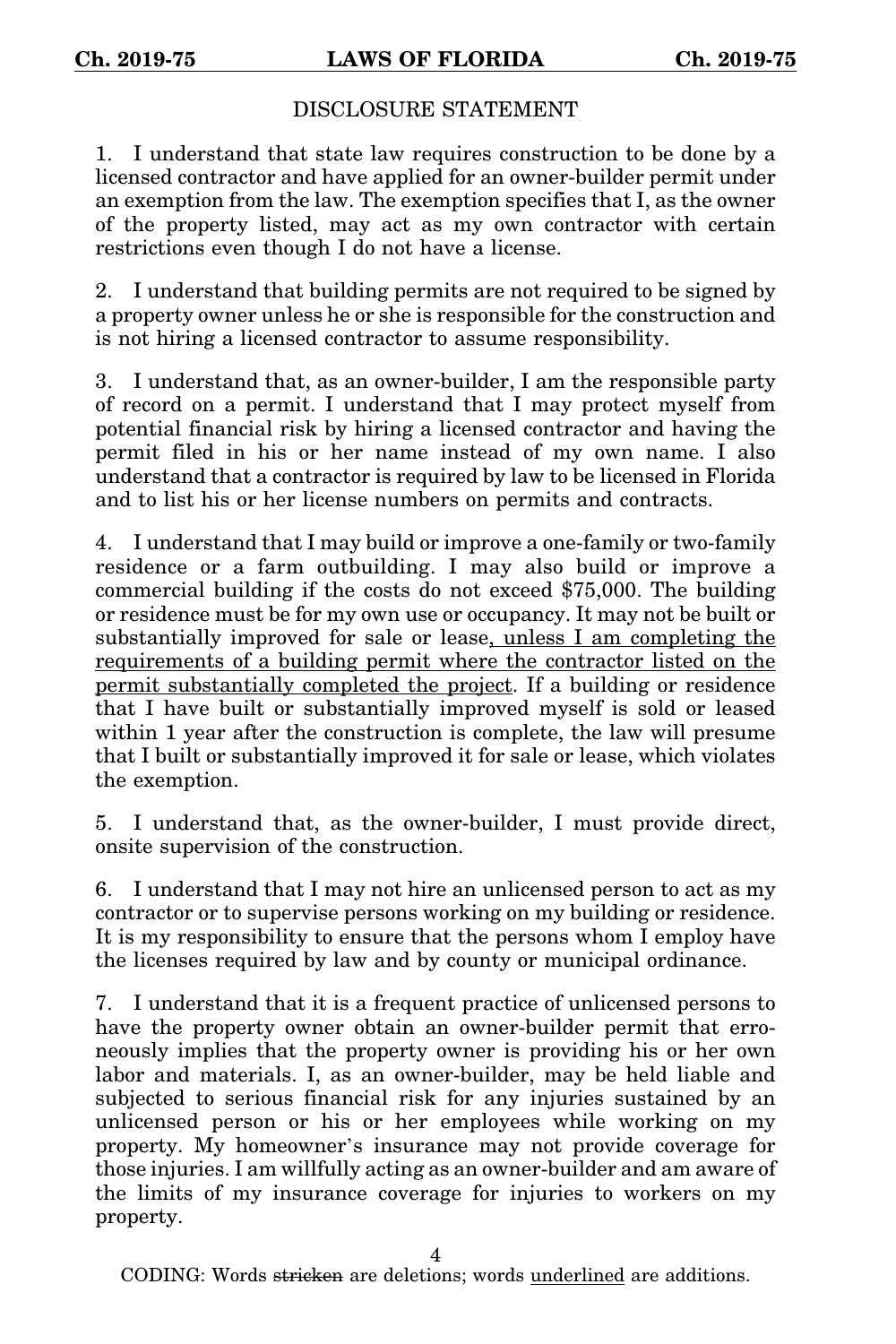8. I understand that I may not delegate the responsibility for supervising work to a licensed contractor who is not licensed to perform the work being done. Any person working on my building who is not licensed must work under my direct supervision and must be employed by me, which means that I must comply with laws requiring the withholding of federal income tax and social security contributions under the Federal Insurance Contributions Act (FICA) and must provide workers' compensation for the employee. I understand that my failure to follow these laws may subject me to serious financial risk.

9. I agree that, as the party legally and financially responsible for this proposed construction activity, I will abide by all applicable laws and requirements that govern owner-builders as well as employers. I also understand that the construction must comply with all applicable laws, ordinances, building codes, and zoning regulations.

10. I understand that I may obtain more information regarding my obligations as an employer from the Internal Revenue Service, the United States Small Business Administration, the Florida Department of Financial Services, and the Florida Department of Revenue. I also understand that I may contact the Florida Construction Industry Licensing Board at …(telephone number)… or …(Internet website address)… for more information about licensed contractors.

11. I am aware of, and consent to, an owner-builder building permit applied for in my name and understand that I am the party legally and financially responsible for the proposed construction activity at the following address: …(address of property)….

12. I agree to notify …(issuer of disclosure statements)… immediately of any additions, deletions, or changes to any of the information that I have provided on this disclosure.

Licensed contractors are regulated by laws designed to protect the public. If you contract with a person who does not have a license, the Construction Industry Licensing Board and Department of Business and Professional Regulation may be unable to assist you with any financial loss that you sustain as a result of a complaint. Your only remedy against an unlicensed contractor may be in civil court. It is also important for you to understand that, if an unlicensed contractor or employee of an individual or firm is injured while working on your property, you may be held liable for damages. If you obtain an ownerbuilder permit and wish to hire a licensed contractor, you will be responsible for verifying whether the contractor is properly licensed and the status of the contractor's workers' compensation coverage.

Before a building permit can be issued, this disclosure statement must be completed and signed by the property owner and returned to the local permitting agency responsible for issuing the permit. A copy of the property owner's driver license, the notarized signature of the property

5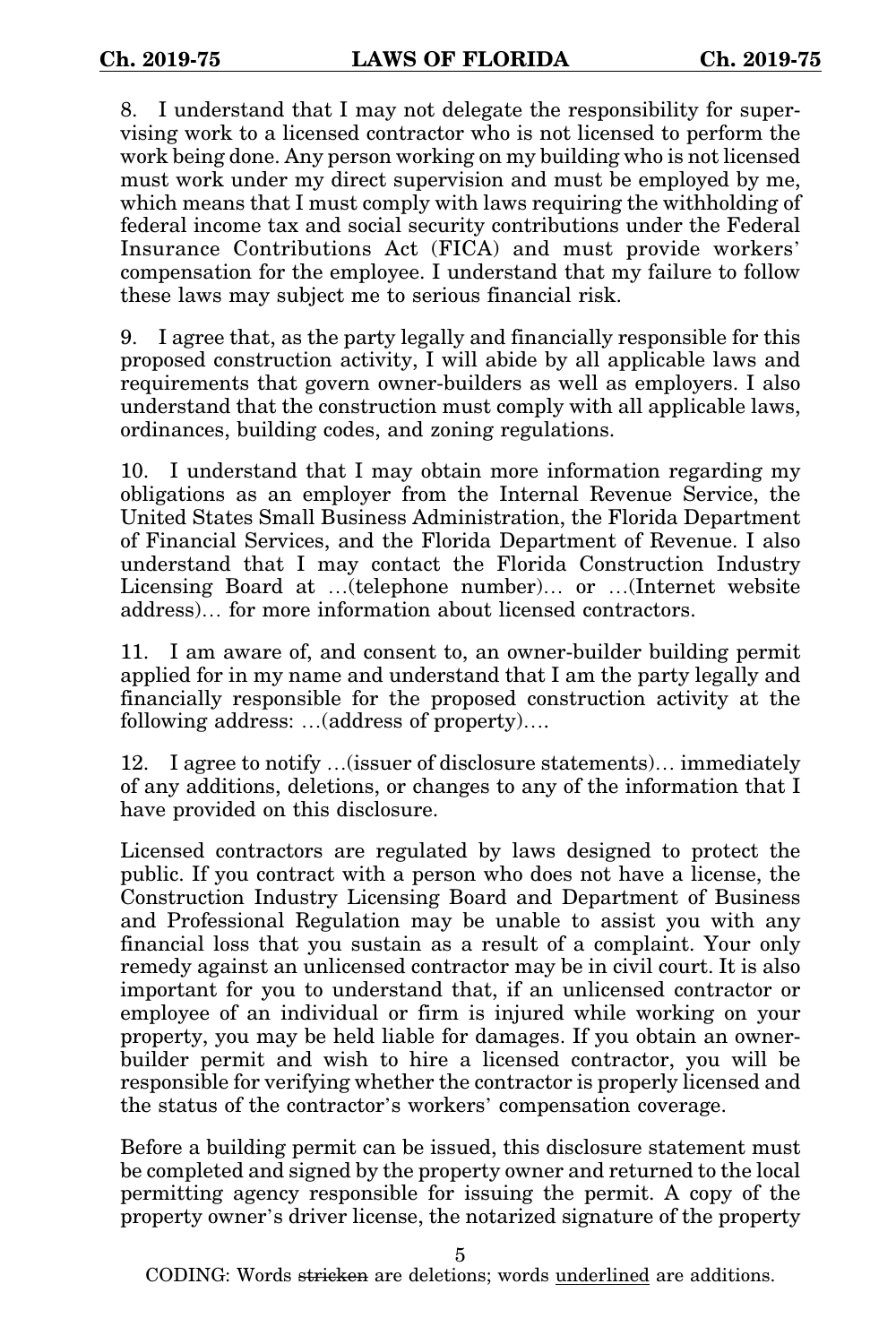owner, or other type of verification acceptable to the local permitting agency is required when the permit is issued.

Signature: …(signature of property owner)….

Date: …(date)….

Section 4. Subsection (6) of section 489.503, Florida Statutes, is amended to read:

489.503 Exemptions.—This part does not apply to:

 $(6)(a)$  An owner of property making application for permit, supervising, and doing the work in connection with the construction, maintenance, repair, and alteration of and addition to a single-family or duplex residence for his or her own use and occupancy and not intended for sale or an owner of property when acting as his or her own electrical contractor and providing all material supervision himself or herself, when building or improving a farm outbuilding or a single-family or duplex residence on such property for the occupancy or use of such owner and not offered for sale or lease, or building or improving a commercial building with aggregate construction costs of under \$75,000 on such property for the occupancy or use of such owner and not offered for sale or lease. In an action brought under this subsection, proof of the sale or lease, or offering for sale or lease, of more than one such structure by the owner-builder within 1 year after completion of same is prima facie evidence that the construction was undertaken for purposes of sale or lease.

(b) An owner of property completing the requirements of a building permit, where the contractor listed on the permit substantially completed the project as determined by the local permitting agency, for a one-family or two family residence, townhome, accessory structure of a one-family or twofamily residence or townhome or individual residential condominium unit or cooperative unit. Prior to the owner qualifying for the exemption, the owner must receive approval from the local permitting agency, and the local permitting agency must determine that the contractor substantially completed the project. An owner who qualifies for the exemption under this paragraph is not required to occupy the dwelling or unit for at least 1 year after the completion of the project.

(c) This subsection does not exempt any person who is employed by such owner and who acts in the capacity of a contractor. For the purpose of this subsection, the term "owner of property" includes the owner of a mobile home situated on a leased lot. To qualify for exemption under this subsection, an owner shall personally appear and sign the building permit application and must satisfy local permitting agency requirements, if any, proving that the owner has a complete understanding of the owner's obligations under the law as specified in the disclosure statement in this section. If any person violates the requirements of this subsection, the local

6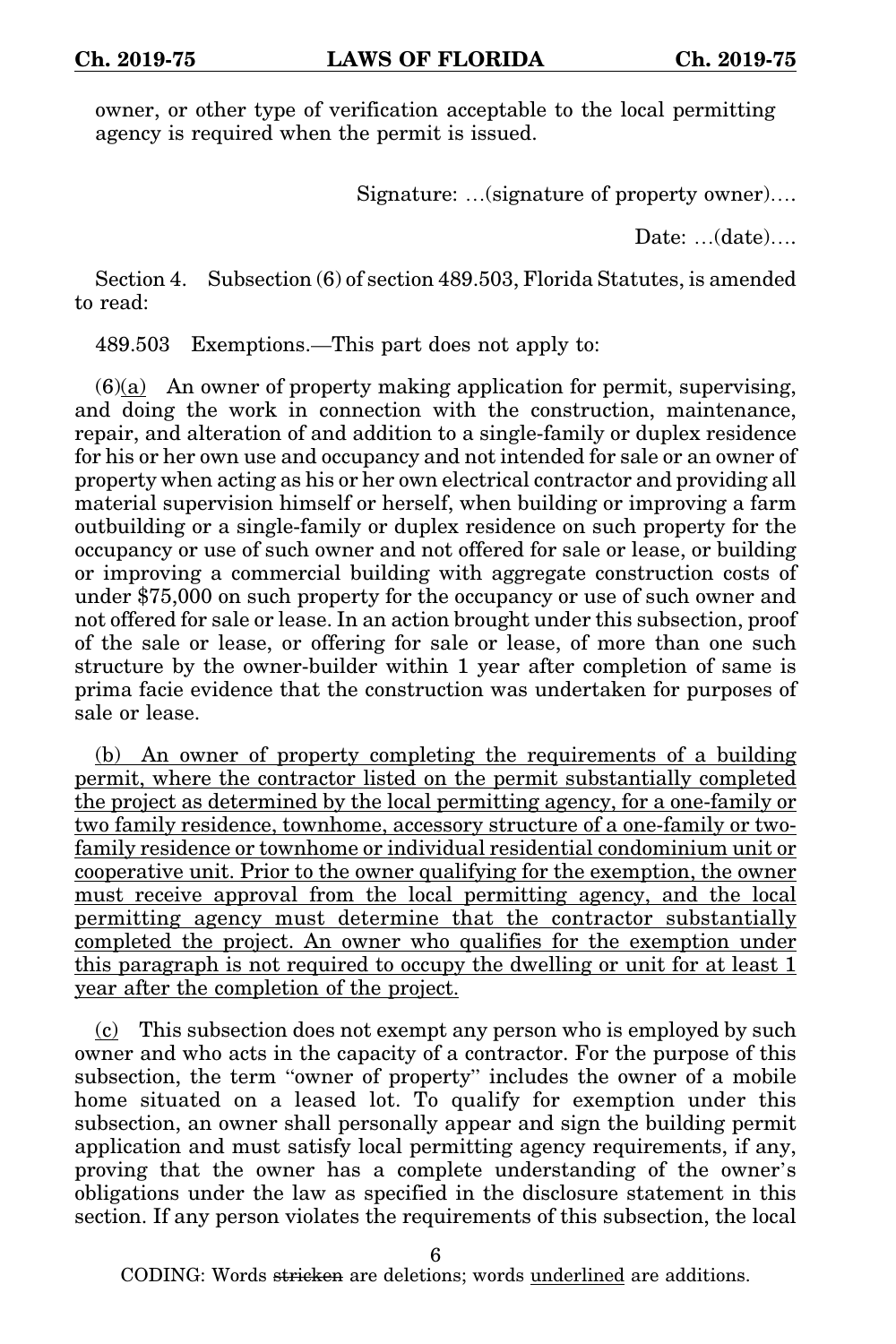permitting agency shall withhold final approval, revoke the permit, or pursue any action or remedy for unlicensed activity against the owner and any person performing work that requires licensure under the permit issued. The local permitting agency shall provide the owner with a disclosure statement in substantially the following form:

Disclosure Statement

State law requires electrical contracting to be done by licensed electrical contractors. You have applied for a permit under an exemption to that law. The exemption allows you, as the owner of your property, to act as your own electrical contractor even though you do not have a license. You may install electrical wiring for a farm outbuilding or a single-family or duplex residence. You may install electrical wiring in a commercial building the aggregate construction costs of which are under \$75,000. The home or building must be for your own use and occupancy. It may not be built for sale or lease, unless you are completing the requirements of a building permit where the contractor listed on the permit substantially completed the project. If you sell or lease more than one building you have wired yourself within 1 year after the construction is complete, the law will presume that you built it for sale or lease, which is a violation of this exemption. You may not hire an unlicensed person as your electrical contractor. Your construction shall be done according to building codes and zoning regulations. It is your responsibility to make sure that people employed by you have licenses required by state law and by county or municipal licensing ordinances.

Section 5. Present subsections (15) through (20) of section 553.79, Florida Statutes, are redesignated as subsections (17) through (22), respectively, new subsections (15) and (16) are added to that section, and paragraph (c) is added to subsection (1) of that section, to read:

553.79 Permits; applications; issuance; inspections.—

(1)

(c) A local government that issues building permits may send a written notice of expiration, by e-mail or United States Postal Service, to the owner of the property and the contractor listed on the permit, no less than 30 days before a building permit is set to expire. The written notice must identify the permit that is set to expire and the date the permit will expire.

 $(15)(a)$  A property owner, regardless of whether the property owner is the one listed on the application for the building permit, may close a building permit by complying with the following requirements:

1. The property owner may retain the original contractor listed on the permit or hire a different contractor appropriately licensed in this state to perform the work necessary to satisfy the conditions of the permit and to

7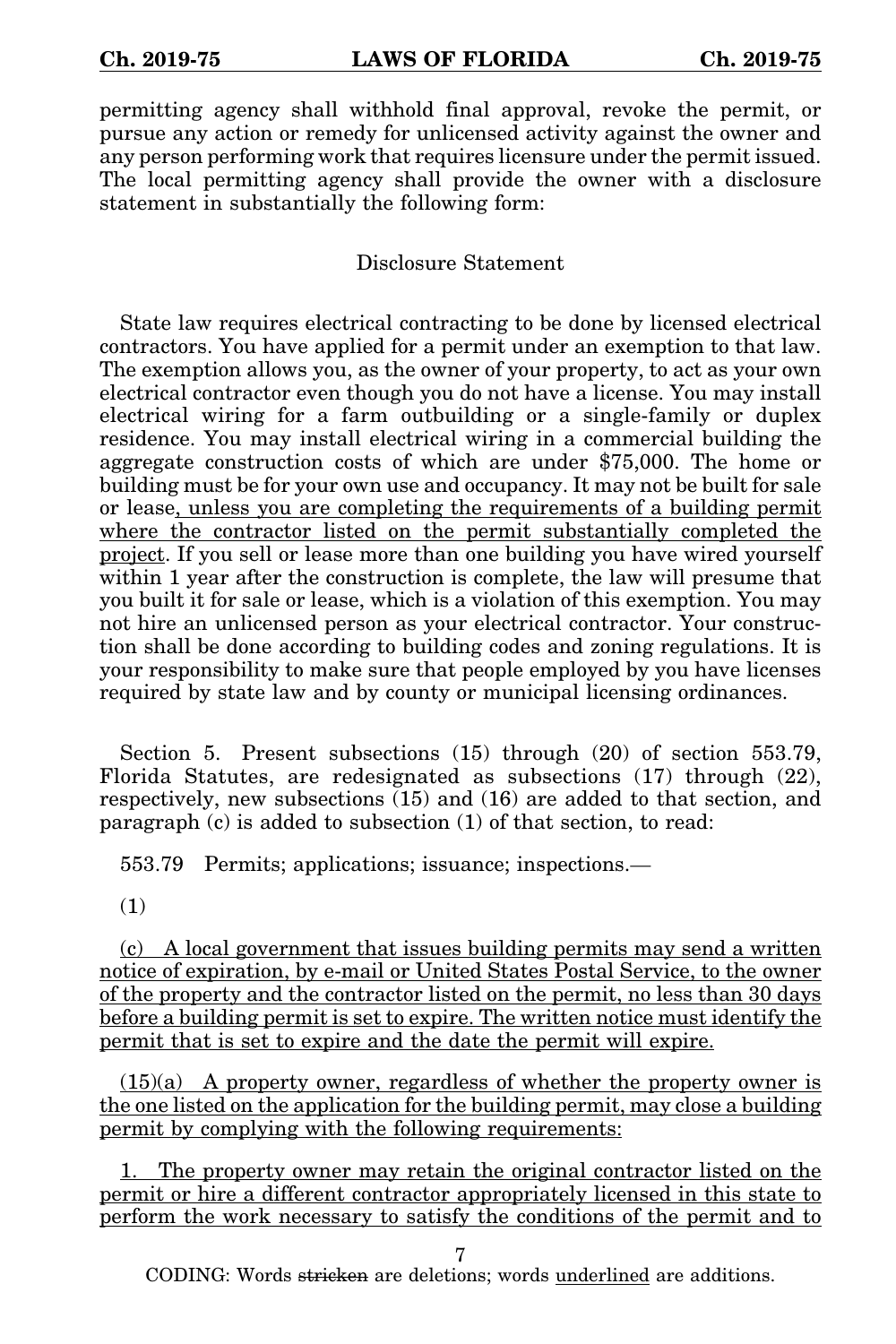obtain any necessary inspections in order to close the permit. If a contractor other than the original contractor listed on the permit is hired by the property owner to close the permit, such contractor is not liable for any defects in the work performed by the original contractor and is only liable for the work that he or she performs.

2. The property owner may assume the role of an owner-builder, in accordance with ss. 489.103(7) and 489.503(6).

3. For purposes of this section, the term "close" means that the requirements of the permit have been satisfied.

(b) If a building permit is expired and its requirements have been substantially completed, as determined by the local enforcement agency, the permit may be closed without having to obtain a new building permit, and the work required to close the permit may be done pursuant to the building code in effect at the time the local enforcement agency received the application for the permit, unless the contractor has sought and received approval from the local enforcement agency for an alternative material, design, or method of construction.

(c) A local enforcement agency may close a building permit 6 years after the issuance of the permit, even in the absence of a final inspection, if the local enforcement agency determines that no apparent safety hazards exist.

(16)(a) A local enforcement agency may not deny issuance of a building permit to, issue a notice of violation to, or fine, penalize, sanction, or assess fees against an arms-length purchaser of a property for value solely because a building permit was applied for by a previous owner of the property was not closed. The local enforcement agency shall maintain all rights and remedies against the property owner and contractor listed on the permit.

(b) The local enforcement agency may not deny issuance of a building permit to a contractor solely because the contractor is listed on other building permits that were not closed.

Section 6. Effective July 1, 2020, paragraphs (a) and (c) of subsection (7) of section 553.73, Florida Statutes, are amended to read:

553.73 Florida Building Code.—

(7)(a) The commission shall adopt an updated Florida Building Code every 3 years through review of the most current updates of the International Building Code, the International Fuel Gas Code, International Existing Building Code, the International Mechanical Code, the International Plumbing Code, and the International Residential Code, all of which are copyrighted and published by the International Code Council, and the National Electrical Code, which is copyrighted and published by the National Fire Protection Association. At a minimum, the commission shall adopt any updates to such codes or any other code necessary to maintain eligibility for federal funding and discounts from the National

8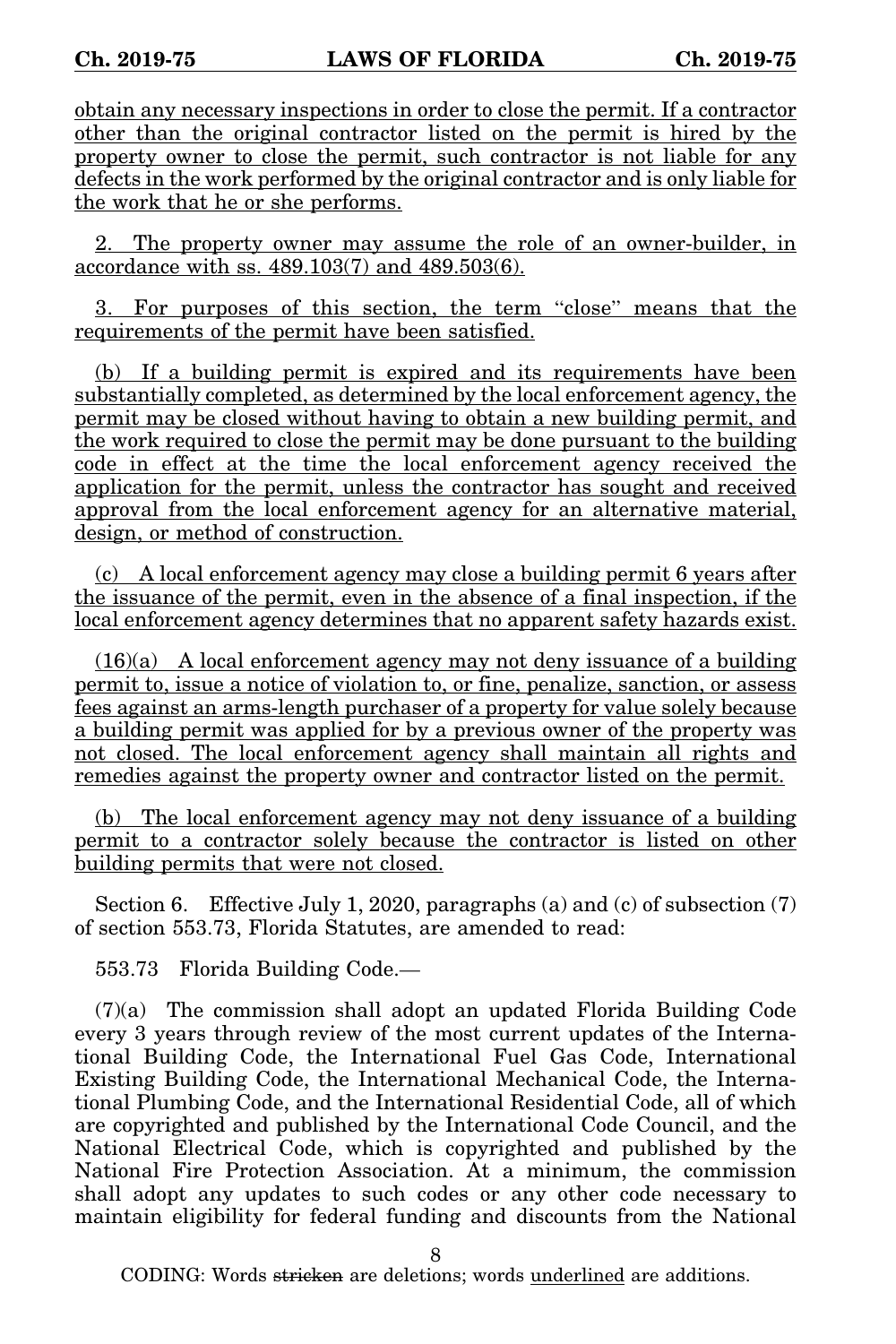Flood Insurance Program, the Federal Emergency Management Agency, and the United States Department of Housing and Urban Development. The commission shall also review and adopt updates based on the International Energy Conservation Code (IECC); however, the commission shall maintain the efficiencies of the Florida Energy Efficiency Code for Building Construction adopted and amended pursuant to s. 553.901. Every 3 years, the commission may approve updates to the Florida Building Code without a finding that the updates are needed in order to accommodate the specific needs of this state. The commission shall adopt updated codes by rule.

(c) The commission may also adopt as a technical amendment to the Florida Building Code any portion of the codes identified in paragraph (a), but only as needed to accommodate the specific needs of this state. Standards or criteria adopted from these codes shall be incorporated by reference to the specific provisions adopted. If a referenced standard or criterion requires amplification or modification to be appropriate for use in this state, only the amplification or modification shall be set forth in the Florida Building Code. The commission may approve technical amendments to the updated Florida Building Code after the amendments have been subject to the conditions set forth in paragraphs  $(3)(a)-(d)$ . Amendments that are adopted in accordance with this subsection shall be clearly marked in printed versions of the Florida Building Code so that the fact that the provisions are amendments is readily apparent.

Section 7. Subsection (7) of section 553.80, Florida Statutes, is amended to read:

553.80 Enforcement.—

(7) The governing bodies of local governments may provide a schedule of reasonable fees, as authorized by s. 125.56(2) or s. 166.222 and this section, for enforcing this part. These fees, and any fines or investment earnings related to the fees, shall be used solely for carrying out the local government's responsibilities in enforcing the Florida Building Code. When providing a schedule of reasonable fees, the total estimated annual revenue derived from fees, and the fines and investment earnings related to the fees, may not exceed the total estimated annual costs of allowable activities. Any unexpended balances shall be carried forward to future years for allowable activities or shall be refunded at the discretion of the local government. A local government may not carry forward an amount exceeding the average of its operating budget for enforcing the Florida Building Code for the previous 4 fiscal years. For purposes of this subsection, the term "operating budget" does not include reserve amounts. Any amount exceeding this limit must be used as authorized in subparagraph (a)2. However, a local government which established, as of January 1, 2019, a Building Inspections Fund Advisory Board consisting of five members from the construction stakeholder community and carries an unexpended balance in excess of the average of its operating budget for the previous 4 fiscal years may continue to carry such excess funds forward upon the recommendation of the advisory board. The basis for a fee structure for allowable activities

9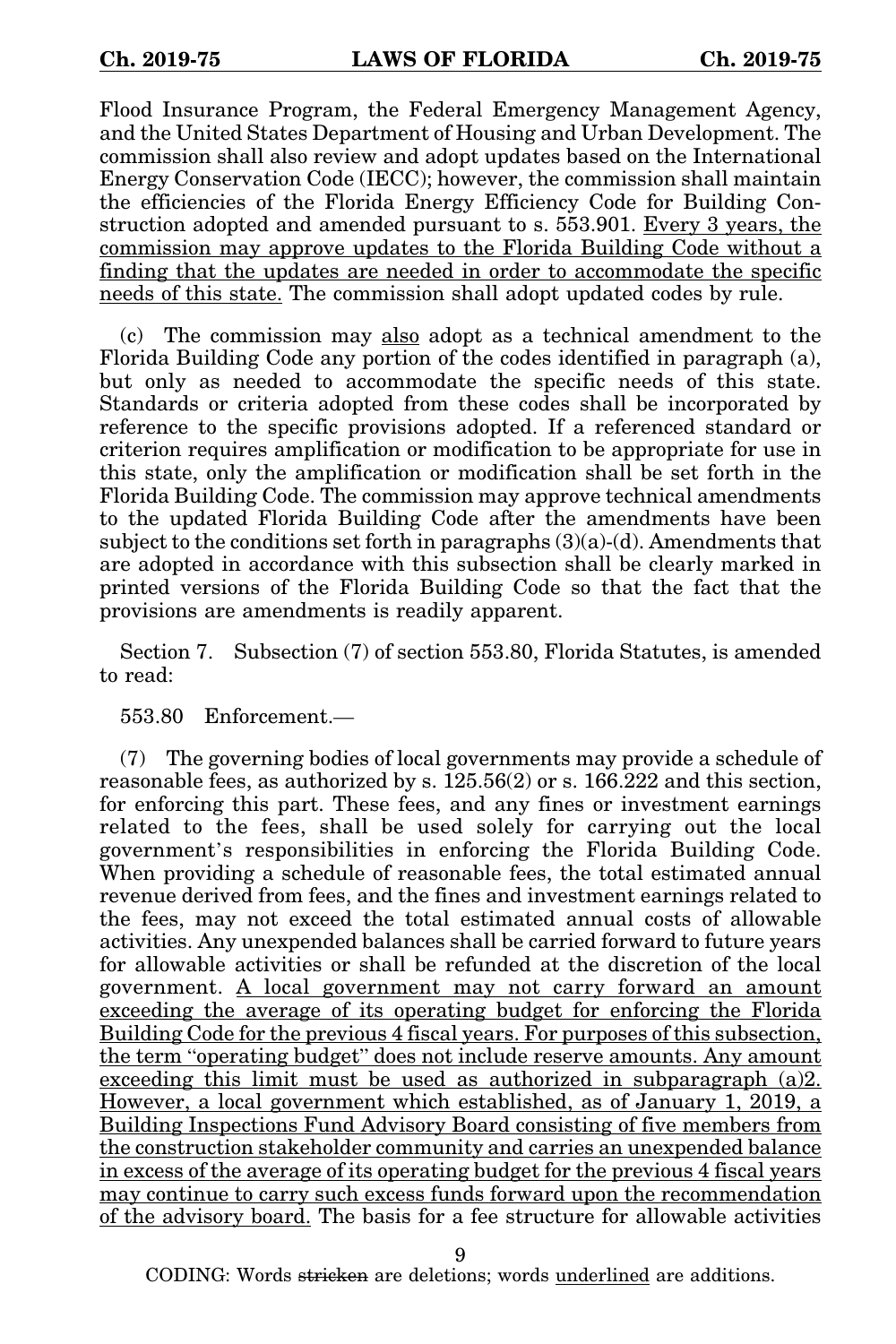shall relate to the level of service provided by the local government and shall include consideration for refunding fees due to reduced services based on services provided as prescribed by s. 553.791, but not provided by the local government. Fees charged shall be consistently applied.

(a)1. As used in this subsection, the phrase "enforcing the Florida Building Code" includes the direct costs and reasonable indirect costs associated with review of building plans, building inspections, reinspections, and building permit processing; building code enforcement; and fire inspections associated with new construction. The phrase may also include training costs associated with the enforcement of the Florida Building Code and enforcement action pertaining to unlicensed contractor activity to the extent not funded by other user fees.

2. A local government must use any excess funds that it is prohibited from carrying forward to rebate and reduce fees.

(b) The following activities may not be funded with fees adopted for enforcing the Florida Building Code:

1. Planning and zoning or other general government activities.

2. Inspections of public buildings for a reduced fee or no fee.

3. Public information requests, community functions, boards, and any program not directly related to enforcement of the Florida Building Code.

4. Enforcement and implementation of any other local ordinance, excluding validly adopted local amendments to the Florida Building Code and excluding any local ordinance directly related to enforcing the Florida Building Code as defined in paragraph (a).

(c) A local government shall use recognized management, accounting, and oversight practices to ensure that fees, fines, and investment earnings generated under this subsection are maintained and allocated or used solely for the purposes described in paragraph (a).

(d) The local enforcement agency, independent district, or special district may not require at any time, including at the time of application for a permit, the payment of any additional fees, charges, or expenses associated with:

1. Providing proof of licensure pursuant to chapter 489;

2. Recording or filing a license issued pursuant to this chapter; or

3. Providing, recording, or filing evidence of workers' compensation insurance coverage as required by chapter 440; or

4. Charging surcharges or other similar fees not directly related to enforcing the Florida Building Code.

10